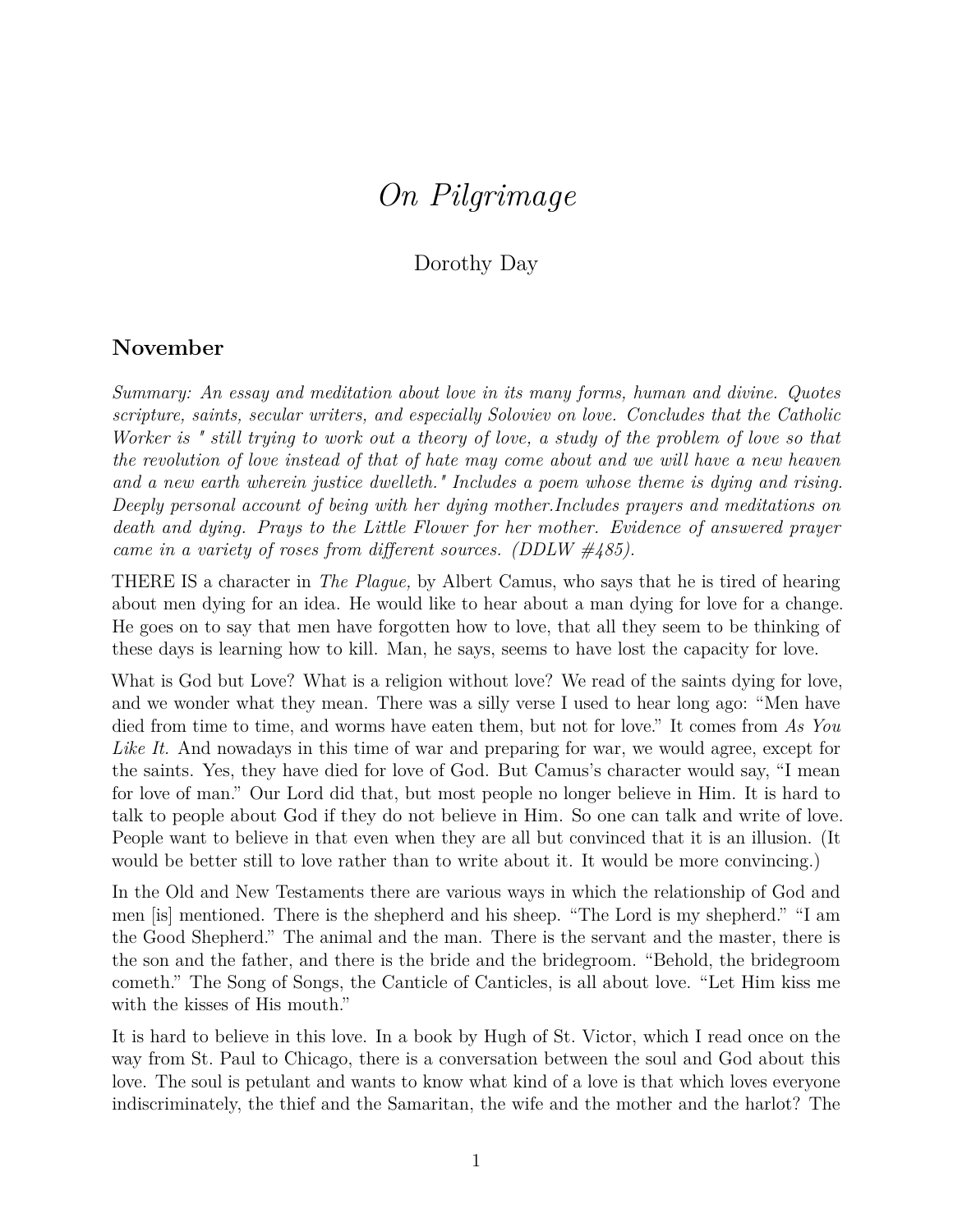soul complains that it wishes a *particular* love, a love for herself alone. And God replies fondly that, after all, since no two people are alike in this world, He has indeed a particular fondness for each one of us, an exclusive love to satisfy each one alone.

It is hard to believe in this love because it is a tremendous love. "It is a terrible thing to fall into the hands of the living God." If we do once catch a glimpse of it, we are afraid of it. Once we recognize that we are sons of God, that the seed of divine life has been planted in us at baptism, we are overcome by that obligation placed upon us of growing in the love of God. And what we do not do voluntarily, He will do for us. Father Roy, our dear Josephite friend who worked with us at Easton and who has been these past two years in a hospital in Montreal, learning what it is to be loved, used to tell a story of a leper he met at a hospital up on the Gaspé peninsula. The leper complained to him, How could he believe in the love of God?

Father Roy proceeded to tell his favorite story. First of all, there is dirt, the humus from which all things spring, and the flower says to the dirt, "How would you like to grow and wave in the breeze and praise God?" And the dirt says "Yes," and that necessitates its losing its own self as dirt and becoming something else. Then the chicken comes along and says to the flower, "How would you like to be a chicken and walk around like I do and praise God?" And the flower assures the chicken that it would like it indeed. But then it has to cease to be a flower. And the man comes to the chicken and says to it, "How would you like to be a man and praise God?" And of course the chicken would like it too, but it has to undergo a painful death to be assimilated to the man, in order to praise God.

When Father Roy told this story, he said with awe, "And the leper looked at me, and a light dawned in his eyes, and he clasped my hands and gasped, *'Father!'* And then we both cried together."

Father Roy is a childlike man, and the Russian leper up in the Canadian peninsula was a simple sufferer, and he saw the point that Father Roy was trying to make, and he began to believe in this love and to see some reason for his sufferings. He began to comprehend the heights and the depths and the strange mystery of this love. But it still takes the eyes of faith to see it.

The love of God and man becomes the love of equals, as the love of the bride and the bridegroom is the love of equals, and not the love of the sheep for the shepherd, or the servant for the master, or the son for the father. We may stand at times in the relationship of servant, and at other times in that of son, as far as our feelings go and in our present state. But the relationship we hope to attain to is that of the love of the Canticle of Canticles. If we cannot deny the *self* in us, kill the self-love, as He has commanded, and put on the Christ life, then God will do it for us. We must become like Him. Love must go through these purgations.

Unfortunately, when we speak of the human love of man and woman, most people, though they hope against hope, still regard it as an illusion, a great and glowing experience, a magic which comes into their lives for the sake of the procreation of the race. They assume and accept the fact that it will die, that it will not last, and in their vain clutching at it, they will put off one partner and look for it in another, and so the sad game goes on, with our movie stars going from the fifth to the sixth bride and swearing the selfsame promises to each.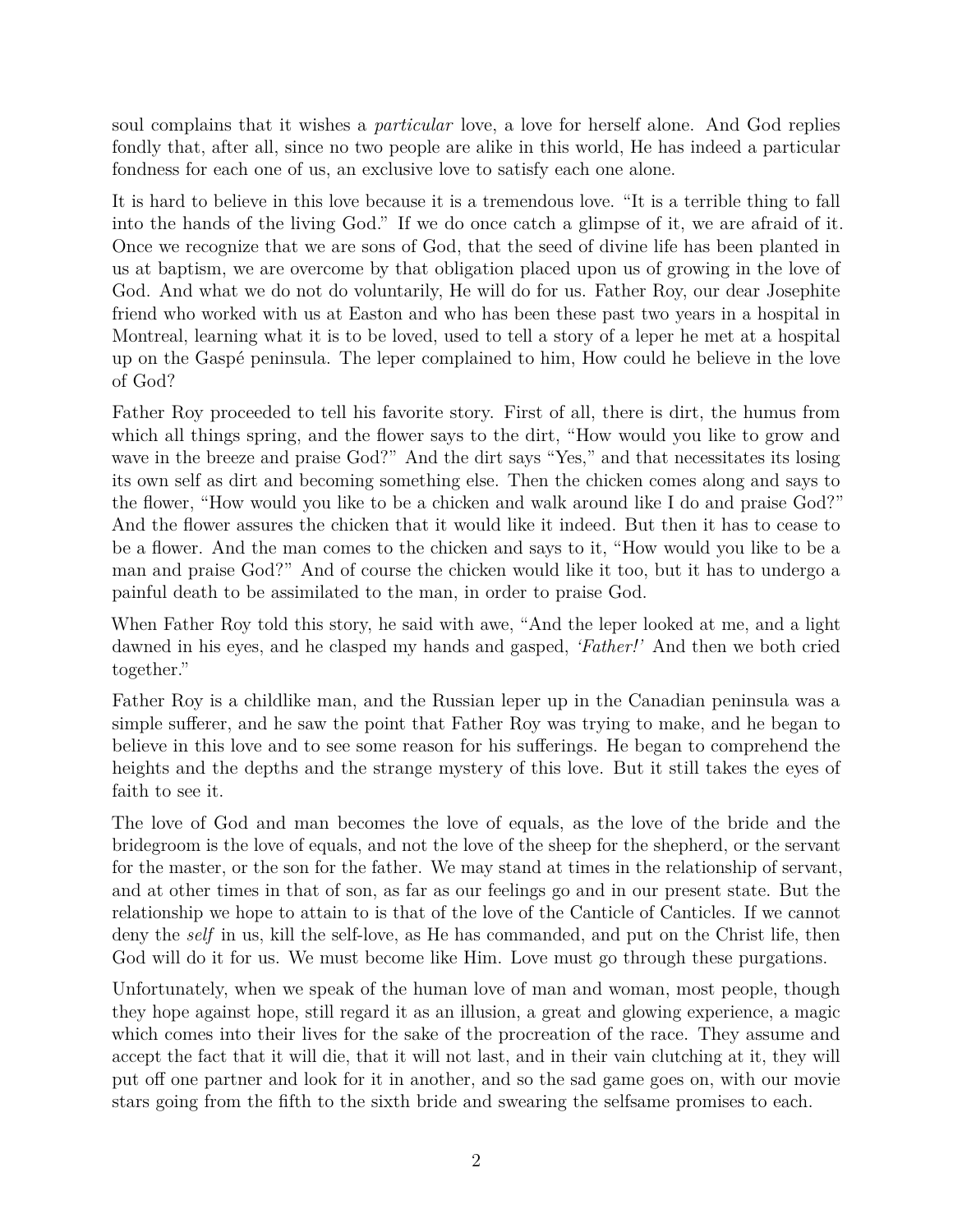The Best Years of Our Lives had a sad and cynical ending. While one young couple plighted their troth, exchanged their promises, another young couple disregarded promises already made and fell into each other's arms to try to regain, to recapture love once more. Illusive love!

Vladimir Solovyov writes in *The Meaning of Love* about the need to study this problem, to seek the growth of this love, so that the force of love may be set loose in the world today to combat the terrible force of hate and violence that we have unloosed. Father D'Arcy deals with the problem in *The Mind and Heart of Love.* De Rougemont, in *Love in the Western World,* writes also about this work of love. These books may be hard reading for those who seem to learn of love by reading best-sellers and seeing the prize movies. But the very fact that all best-sellers and prize movies deal with this very theme of love should make the man of today turn to such books as these and get down to a study of what is most vital in our lives.

That most people in America look upon love as an illusion would seem to be evidenced by the many divorces we see today – and the sensuality of despair that exists all around us. But all these divorces may too be an evidence about love. They hear very little of it in this war-torn world, and they are all seeking it. Pascal said of love, "You would not seek me if you had not already found me." Just so much faith is there, at any rate. A faith in love, a seeking for love. It is something, then, to build on, amongst the mass of people who have lost God, who do not know in what they believe, though they believe in and seek for love.

And where are the teachers to teach of this love, of the stages of this love, the purgations of this love, the sufferings entailed by this love, the stages through which natural love must pass to reach the supernatural?

We would all like to hear of men laying down their lives for love for their fellows, and we do not want to hear of it in the heroic tones of a statesman or a prince of the church. We all know that such phrases used in wartime mean nothing. Men are taught to kill, not to lay down their lives if they can possibly help it. Of course we do not talk of brothers in wartime. We talk of the enemy, and we forget the Beatitudes and the commandment to love our enemy, do good to them that persecute us. "A new commandment I give you, that you love one another as I have loved you." One said that who did lay down His life for all men.

Youth demands the heroic, Claudel said, and youth likes to dream of heroic deeds and of firing squads, of martyrs and of high adventure. But bread means life too; and money, which buys bread, for which we work, also means life. Sharing and community living mean laying down your life for your fellows also, and it was of these things that Father Perrin, S.J., the workman priest in Germany, wrote in his moving book.

We have repeated so many times that those who have two cloaks should follow the early Fathers, who said, "The coat that hangs in your closet belongs to the poor." And those who have a ten-room house can well share it with those who have none and who are forced to live in a municipal lodging house. How many large houses could be made into several apartments to take in others? Much hospitality could be given to relieve the grave suffering today. But people are afraid. They do not know where it all will end. They have all gone far enough in generosity to know that an ordeal is ahead, that the person taken in will turn into "the friend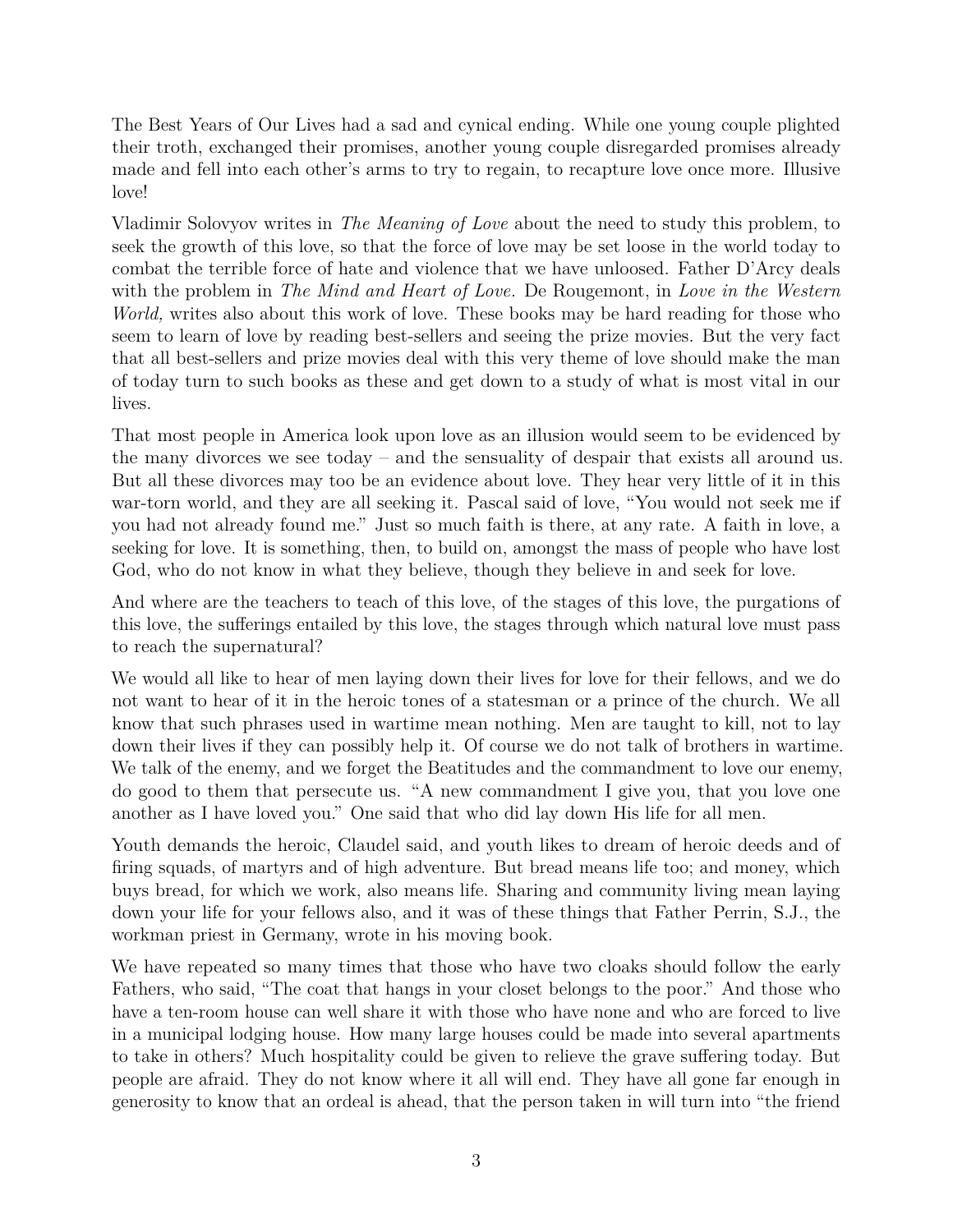of the family," most likely, or "the man who came to dinner." No use starting something that you cannot finish, they say. Once bitten is twice shy. We have all had our experiences of ingratitude, of nursing a viper in our bosom, as the saying goes. So we forget about pruning in the natural order in order to attain much fruit. We don't want to pay the cost of love. We do not want to exercise our capacity to love.

There are many stories one could tell about Catholic Worker life, but it is always better to wait until years have passed so that they become more impersonal, less apt to be identified with this one or that. There is the story of the sorcerer's apprentice who took over the kitchen this last month at the farm. There is the story of a "friend of the family" who tried to stab a neighbor and was evicted by the neighbors. Too bad we cannot write these stories for the edification and instruction of those who are starting new houses of hospitality today.

There is a story now, however, about a reader of the paper – and this happened long enough ago so that we can tell it – who adopted a young girl and educated her, and the young girl proved to be a great joy and a comfort. Now she has entered a contemplative order to spend her life in prayer and work. The same reader then took in another young woman, who brought home a fatherless baby, and when that was forgiven her, went out and brought in still another, and there was apt to be a third, and our friend wrote and begged us for advice and help as to what to do. Was she contributing to the delinquency of this girl by forgiving seventy times seven, and was she perhaps going to have seventy times seven children to take care of ?

It is good to think of the prophet Hosea, whom I have mentioned before in writing on love. He was commanded by God to take a harlot to wife, and she had many children by other men. He was a dignified, respected teacher of his people, and he was shamed and humiliated by the wife of his bosom. Yet he was to go down in history as exemplifying the love of God for His adulterous people.

Love must be tried and tested and proved. It must be tried as though by fire, and fire burns. "It is a dreadful thing to fall into the hands of the living God."

In times of catastrophe we are all willing to share. In an earthquake, hurricane, war, or plague, people begin to love one another. Of course, the wife must consider her husband, but it is not so necessary for the husband to consider the wife. As head of the household, it is his job to lead the wife in hospitality, and if he is willing to support others in need, he should induce his wife to go along with him. He should share all but his intimate love with others, and that is for her alone. If he should withdraw that tenderness, that embrace, then he would be guilty indeed.

What kind of a love was that of Scobie, the Major in the current best-seller of Graham Greene, the love which had turned to indifference, if not to loathing at times, and which the author felt to be redeemed by the pity and compassion of Scobie for his nagging wife? How to love truly a woman after the *illusion* has passed and that woman becomes a climbing, snobbish, petty, self-conscious *inferior,* and not an equal, with whom there is no longer any possibility of the love of equals, which is the love of the Canticle of Canticles?

Here are some excerpts from Solovyov that perhaps are pertinent: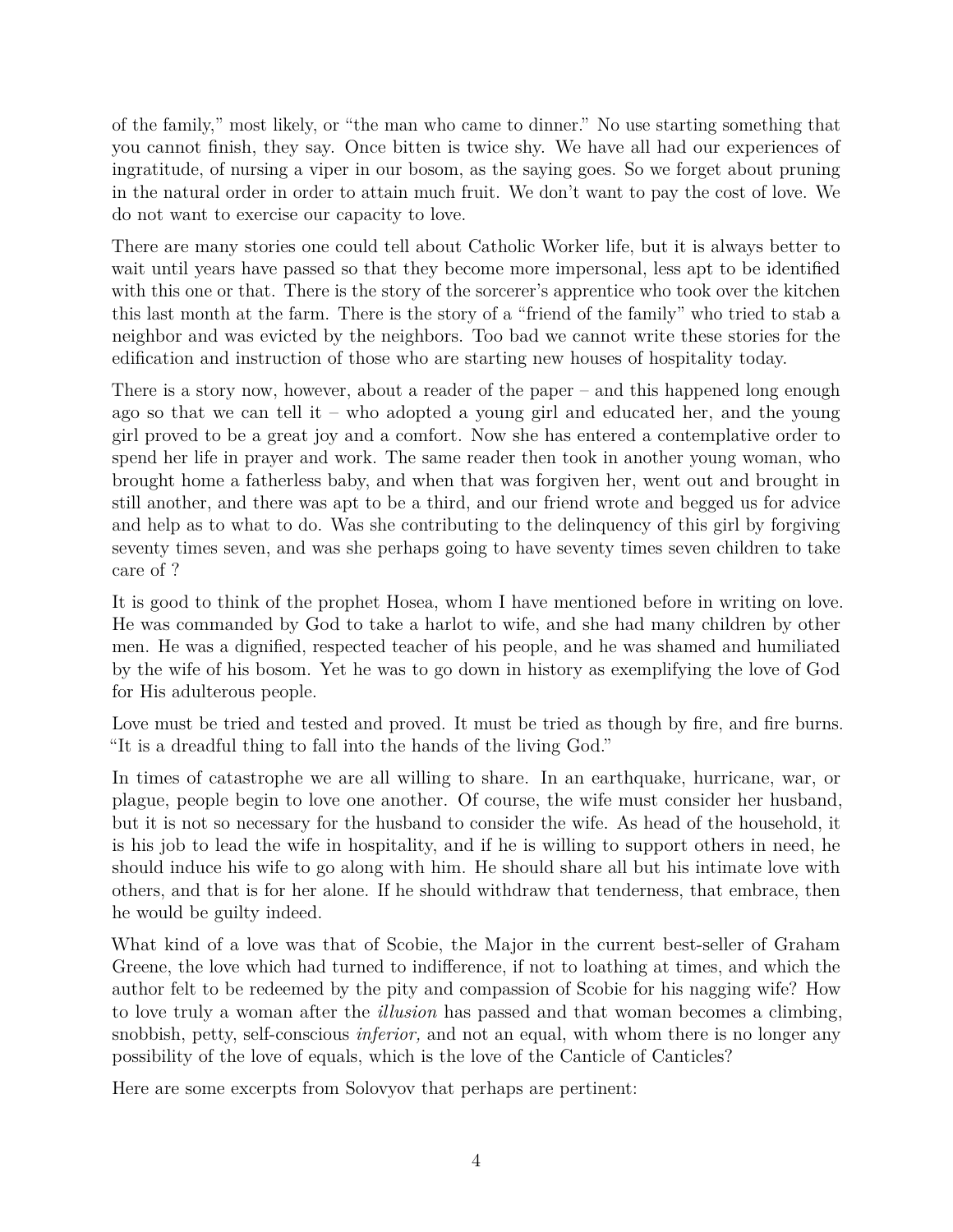It is well known to everyone that in love there inevitably exists a special idealization of the beloved object, which presents itself to the lover in an entirely different light from that in which outsiders see it. I speak here of light not merely in a metaphorical sense; it is a matter here not only of a special moral and intellectual estimate, but moreover of a special sensuous reception; the lover actually sees, visually receives what others do not. And if for him too this light of love quickly fades away, yet does it follow from this that it was false, that it was only a subjective illusion?

. . . The true significance of love consists not in the simple experience of this feeling but what is accomplished by means of it, in the work of love.

For love it is not enough to feel for itself the unconditional significance of the beloved object, but it is necessary effectively to impart or communicate this significance to this object....

. . . Each man comprises in himself the image of God. Theoretically and in the abstract, this Divine image is known to us in mind and through mind, but in love it is known in the concrete and in life. And if this revelation of the ideal nature, ordinarily concealed by its material manifestation, is not confined in love to an inward feeling, but at times becomes noticeable also in the sphere of external feelings, then so much greater is the significance we are bound to acknowledge for love as being from the very first the visible restoration of the Divine image in the world of matter. . . .

A woman wants compassion, not pity, and Major Scobie did not work very hard at communicating the significance of his love to his wife. Even two of the characters in *The Best Years of Our Lives* had gone a bit farther along the path of love when they told their daughter, who was falling in love with a married man, "How often have we hated one another!" In other words, what a purgation, what a working out we have been through together!

(I am consciously and purposely writing with these allusions so that those who are not able to read Solovyov but who do go to the movies will also know what I am writing about.)

True love is delicate and kind, full of gentle perception and understanding, full of beauty and grace, full of joy unutterable. Eye hath not seen, nor ear heard, what God hath prepared for those who love Him.

And there should be some flavor of this in all our love for others. We are all one. We are *one flesh* in the Mystical Body, as man and woman are said to be one flesh in marriage. With such a love one would see all things new; we would begin to see people as they really are, as God sees them.

We may be living in a desert when it comes to such perceptions now, and that desert may stretch out before us for years. But a thousand years are as one day in the sight of God, and soon we will know as we are known. Until then, we will have glimpses of brotherhood in play, in suffering, in serving, and we will begin to train for that community, that communion, that Father Perrin talked so much about in his story of the workman priest in Germany.

This last month there was an article by John Cogley in *America* about his experiences in the Chicago House of Hospitality. He writes of it as in the dim and distant past, and tells of the "mushroom growth" of such houses back in the thirties. In the present there are a few still struggling along, he writes, and a few farms existing in dire poverty.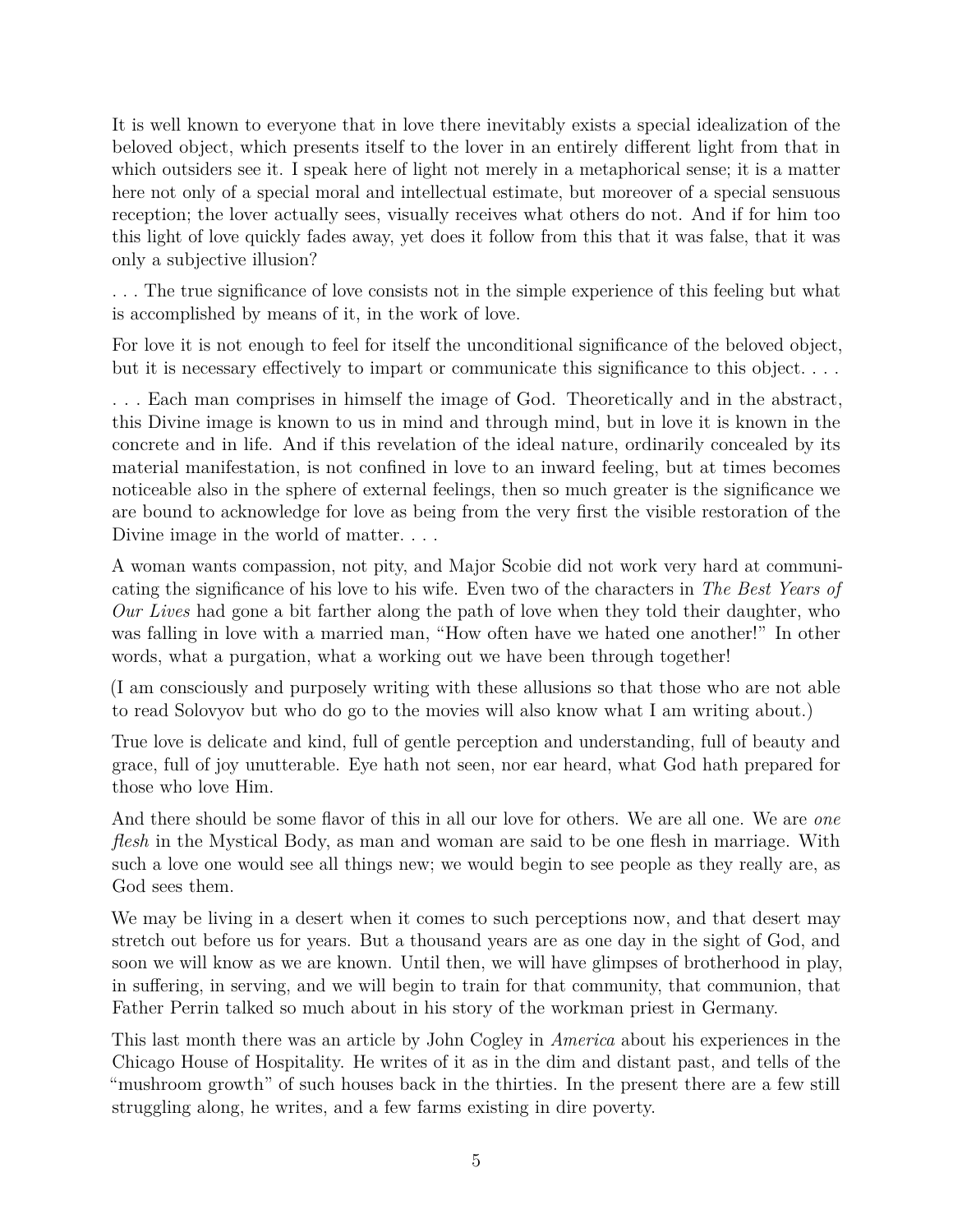Yes, the problems have become intensified; a great many have left the running. Where there were thirty-two houses of hospitality and farms, there are now eleven. But in those eleven we are still trying to work out a theory of love, a study of the problem of love so that the revolution of love, instead of that of hate, may come about, and we will have a new heaven and a new earth wherein justice dwelleth.

## POEM FOR FALL

All around are the irregular fields. Irregular because woodlots space the scene. The fields are colorful with red and purple cabbages, pale carrots, green turnips, feathery dill, and dark red beets. The harvest is not yet in, and far in the hundred-acre field are the bent figures of a dozen workers dressed in denim. The trees – the oak, the maple, the elm and sassafras – Are decked out brilliantly, Dying gloriously With joy, With thankfulness.

Hope springs in my heart like a refreshing fountain. This is the season of hope, This, the month when we pray for the dead. And I, whom "the certainty of dying afflicteth, Am consoled by the promise of future immortality." "Life is changed, not taken away." Life is still there.

And as I walk these wagon tracks between fields, Through the bright November air, sharp with impending frost, But with the caress of the sun still on it, Still as only November days can be still, expectant, breathless, It is easy to think on death and life and their embrace.

For it is long since that my dying has begun. So long that one gets used to it. And long since, and yet how short a time That I began to live. The life increases with my dying. That life becomes the more abundant life. Life that is the beginning of our heaven here and now.

Some fields are bare and brown amid the green, And striding through the harrowed field Comes the sower. His arm swings with long rhythms; He strides freely. He flings the seed.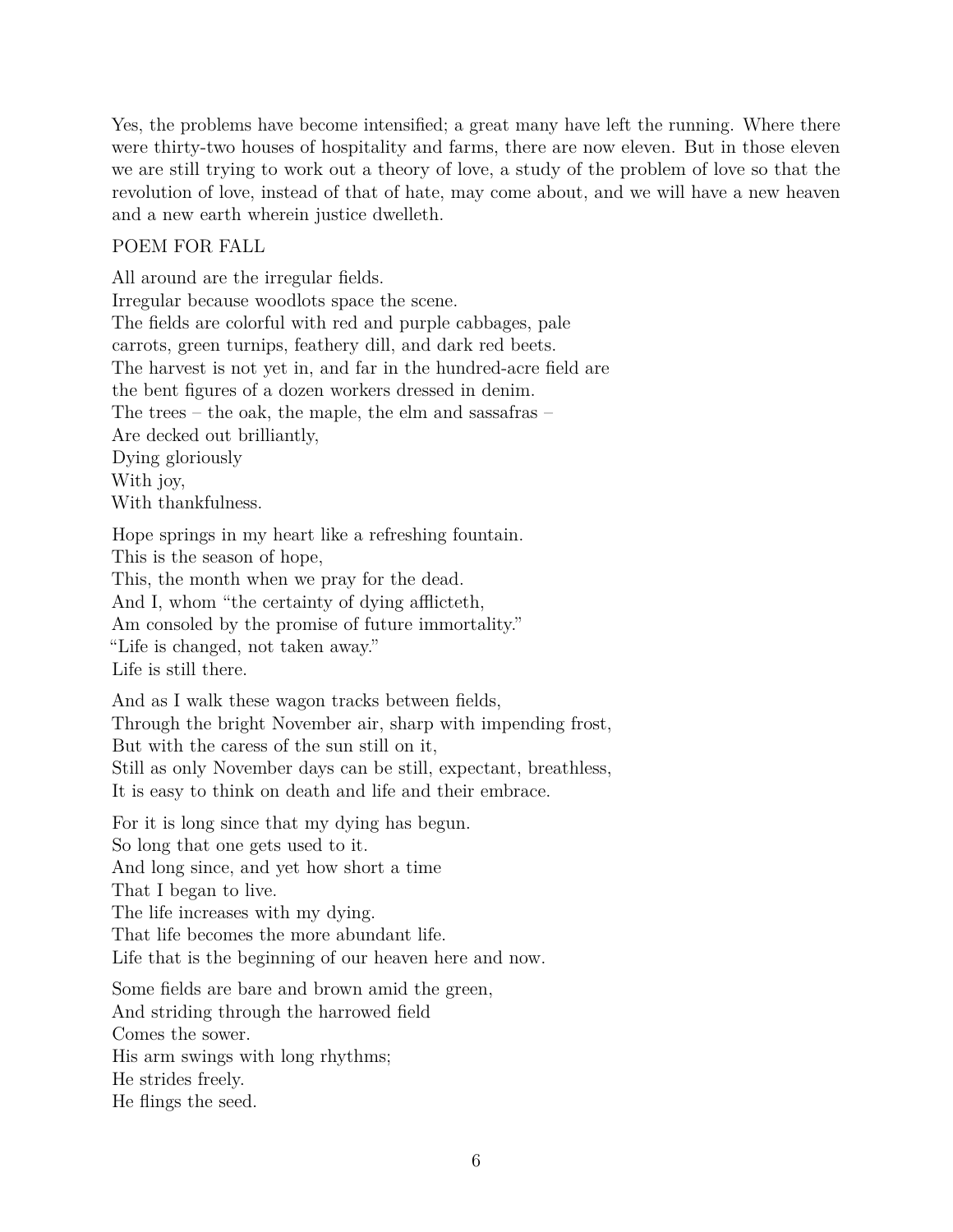Overhead wheel the swallows, Swooping and dancing in the sun. Another field far distant Already shows its cover crop Of tender rye, And as I watch, I think of St. Paul's words: But some man will say: "How do the dead rise again? Or with what manner of body shall they come?" Senseless man! That which thou sowest is not quickened, Except it die first. And that which thou sowest, Thou sowest not the body that shall be, But bare grain, As of wheat, or of some of the rest. But God giveth it a body as He will, And to every seed its proper body. All flesh is not the same flesh; But one is the flesh of man, Another of beasts, Another of birds, Another of fishes. And there are bodies celestial And bodies terrestrial; But one is the glory of the celestial And another of the terrestrial. One is the glory of the sun, Another the glory of the moon, And another the glory of the stars. For star differeth from star in glory. So also is the resurrection of the dead. It is sown in corruption; It shall rise in incorruption. It is sown in dishonor; It shall rise in glory. It is sown in weakness;

It shall rise in power.

It is sown a natural body; It shall rise a spiritual body.

Behold, I tell you a mystery. We shall all indeed rise again.

Deo gratias.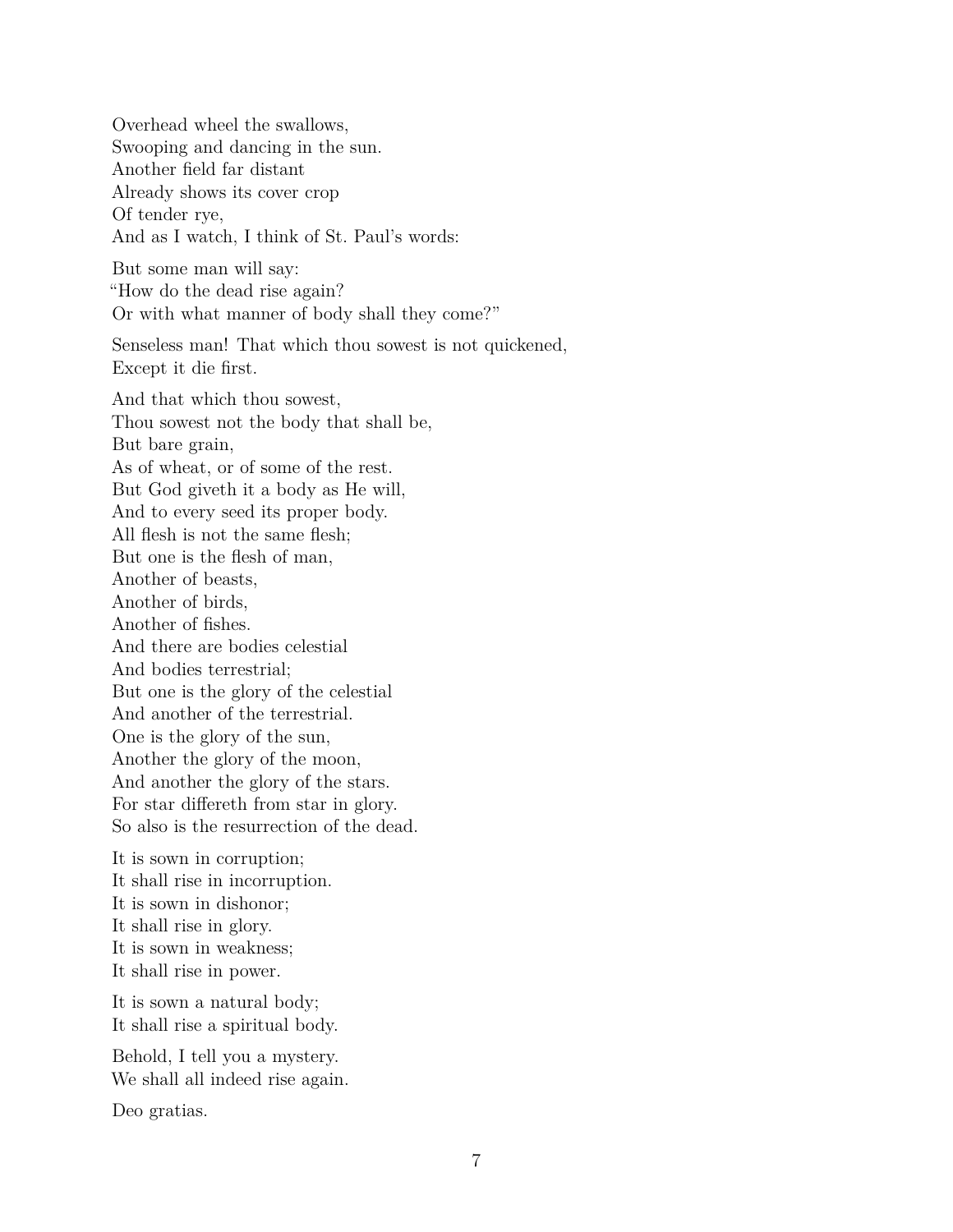THIS MONTH I think of my mother, who died a few years ago on the feast of St. Raphael, the patron of travelers.

"My soul hath thirsted after the strong living God; when shall I come and appear before the face of God?"

But the psalmist also says, "In death there is no one that is mindful of thee." So it made me happy that I could be with my mother the last few weeks of her life, and for the last ten days at her bedside daily and hourly. Sometimes I thought to myself that it was like being present at a birth to sit by a dying person and see their intentness on what is happening to them. It almost seems that one is absorbed in a struggle, a fearful, grim, physical struggle, to breathe, to swallow, to live. And so, I kept thinking to myself, how necessary it is for one of their loved ones to be beside them, to pray for them, to offer up prayers for them unceasingly, as well as to do all those little offices one can. When my daughter was a little tiny girl, she said to me once, "When I get to be a great big woman and you are a little tiny girl, I'll take care of you," and I thought of that when I had to feed my mother by the spoonful and urge her to eat her custard. How good God was to me, to let me be there. I had prayed so constantly that I would be beside her when she died; for years I had offered up that prayer. And God granted it quite literally. I was there, holding her hand, and she just turned her head and sighed. That was her last breath, that little sigh; and her hand was warm in mine for a long time after.

It was hard to talk about dying, but every now and then we did. But I told her that we could no more imagine the life beyond the grave than a blind man could imagine colors. We talked about faith, and how we could go just so far in our reasoned belief, and that our knowledge was like a bridge which came to an end, so that it did not reach the other shore. A wonderful prayer, that one. "I believe, O God. Help Thou mine unbelief."

The beautiful flowers around her bedside were like a gorgeous promise of the new life to come. In winter everything seems so dead – the ground, the trees, and all the shrubbery around the house – and then in a few short months things begin to stir, palpably, and life bursts forth again. Mother had seen seventy-five autumns. Seventy-five times had she seen those promises fulfilled.

Life is changed, not taken away.

In Him there hath shone forth upon us the hope of a happy resurrection, so that we, saddened by knowing that we must one day die, are comforted by the promise of immortal life to come. From Thy faithful, O Lord, life is not taken away; it is but changed, for when their dwelling place in this earthly exile shall have been destroyed, there awaiteth them an everlasting home in heaven.

But some man will say: "How do the dead rise again? Or with what manner of body shall they come?" Senseless man! That which thou sowest is not quickened, except it die first. And that which thou sowest, thou sowest not the body that shall be, but bare grain, as of wheat.

These were comforting things to talk about and to think about, those all-too-short afternoons by mother's bedside. Outside, the maple trees blazed, cast their leaves about them, and stood gaunt and clean against the sky. Asters and chrysanthemums still bloomed in the garden.